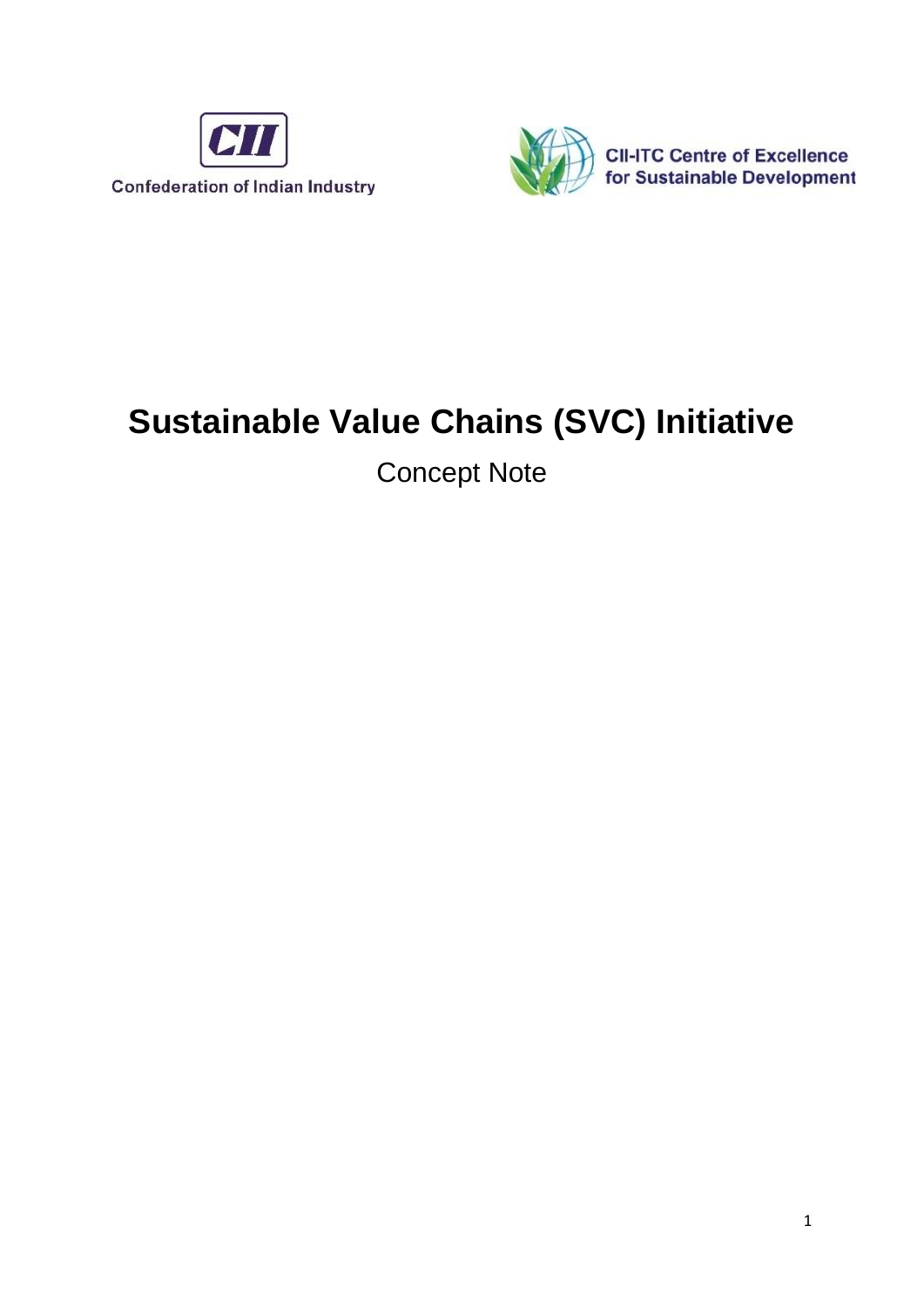# **Context**

The world has become extremely interconnected and interdependent. This is more driven by Global Value Chains, where the despite wide geographical distance, sourcing of materials and distribution and consumption of products is not restricted by borders or distances anymore. This interconnection is increasing and becoming complex.

Complexities are around challenges which companies face due to evolving international regulations around climate change, environment impacts, social inequality and other broad range of issues. In addition to this rising stakeholder voices; from investors interest in integrating ESG factors in their decision making to consumers making informed consumption choices basis use of recycled material, sourcing regions and disposal methods. All these factors are pushing companies to act responsibly in their operations, and in their value chains.

While a lot of companies have their act together around business responsibility in their own operation, much is needed to be done in the value chains. 2020 Carbon Disclosure Project (CDP) global supply chain report indicates that supply chains produce on average over five times the emissions of direct operations. Other than emissions, supply chains are also known to have higher number of violations around human rights and higher cases around health and safety. The downstream side of companies, including transportation, warehouses, retail spaces and consumer also have similar issues around emissions, product packaging, waste handling and management, and consumer safety.

It is with this context CII aims to support companies to work towards integrating sustainability in their value chains. A certification-based approach can help companies to work with their value chain partners in improving the performance on sustainability parameters.

# **About the program**

Sustainable Value Chain (SVC) initiative is a certification-based program where companies which have taken the sustainability agenda beyond their factory gates, to their upstream and downstream business relations and their value chain partners get certified for their sustainability performance in their operations in key focus areas. The program has been developed under the guidance of a Technical Committee (annexure 4) whose technical expertise has helped in shaping up this program.

Objective of the program is to integrate sustainability/ESG criteria in the value chains of companies and improve their sustainability performance. The certificate aims to push companies to move beyond their operations and involve more value chain partners in their sustainability journey.

Sustainability being a wide domain, to gauge the performance of companies and their value chain partners, performance will be assessed on specific focus areas highlighted below: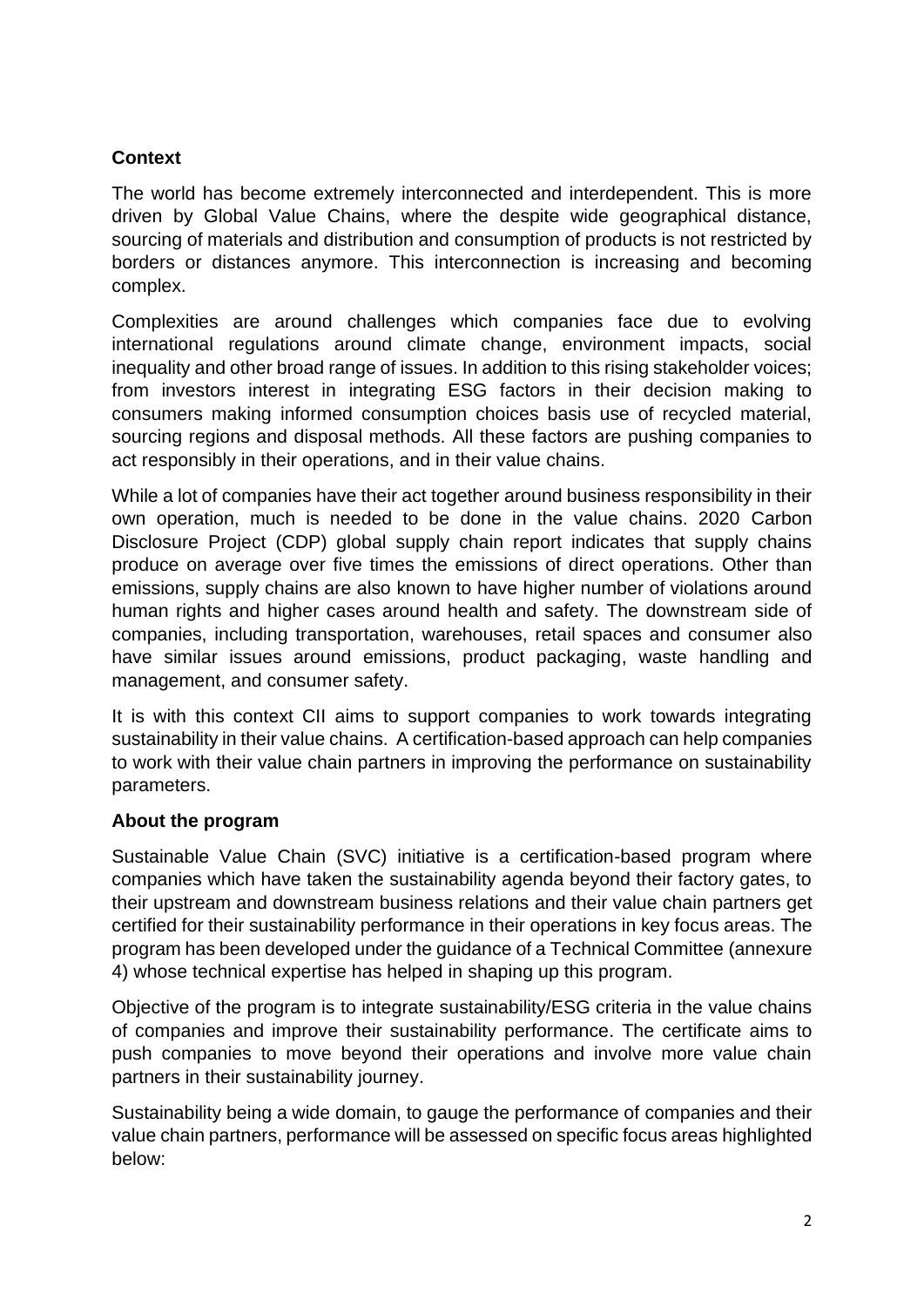:

- Decarbonization
- Circularity
- Health & Safety
- Human Rights

Details on focus areas are provided in Annexure 1.

Under this initiative, a company, along with minimum number of value chain partners must sign-up for a graded-level certificate. Certificate requirement will define minimum number of value chain partners, and qualification thresholds for specific focus areas. Details on certification methodology and vendor selection are provided in Annexure 2 and 3 respectively.

A company and its value chain partners qualifying the thresholds will be provided certificate based on the grade they have achieved.

### **Expected benefits**

SVC aims to:

- Identify sustainability/ ESG risks in value chains
- Convert risks into opportunities with a strategic approach
- Enable companies towards decarbonization pathways
- Improve the brand image on ESG
- Prepare for evolving global regulatory landscape
- Create a pool of certified vendors for sustainable sourcing
- Improve SME sustainability/ESG performance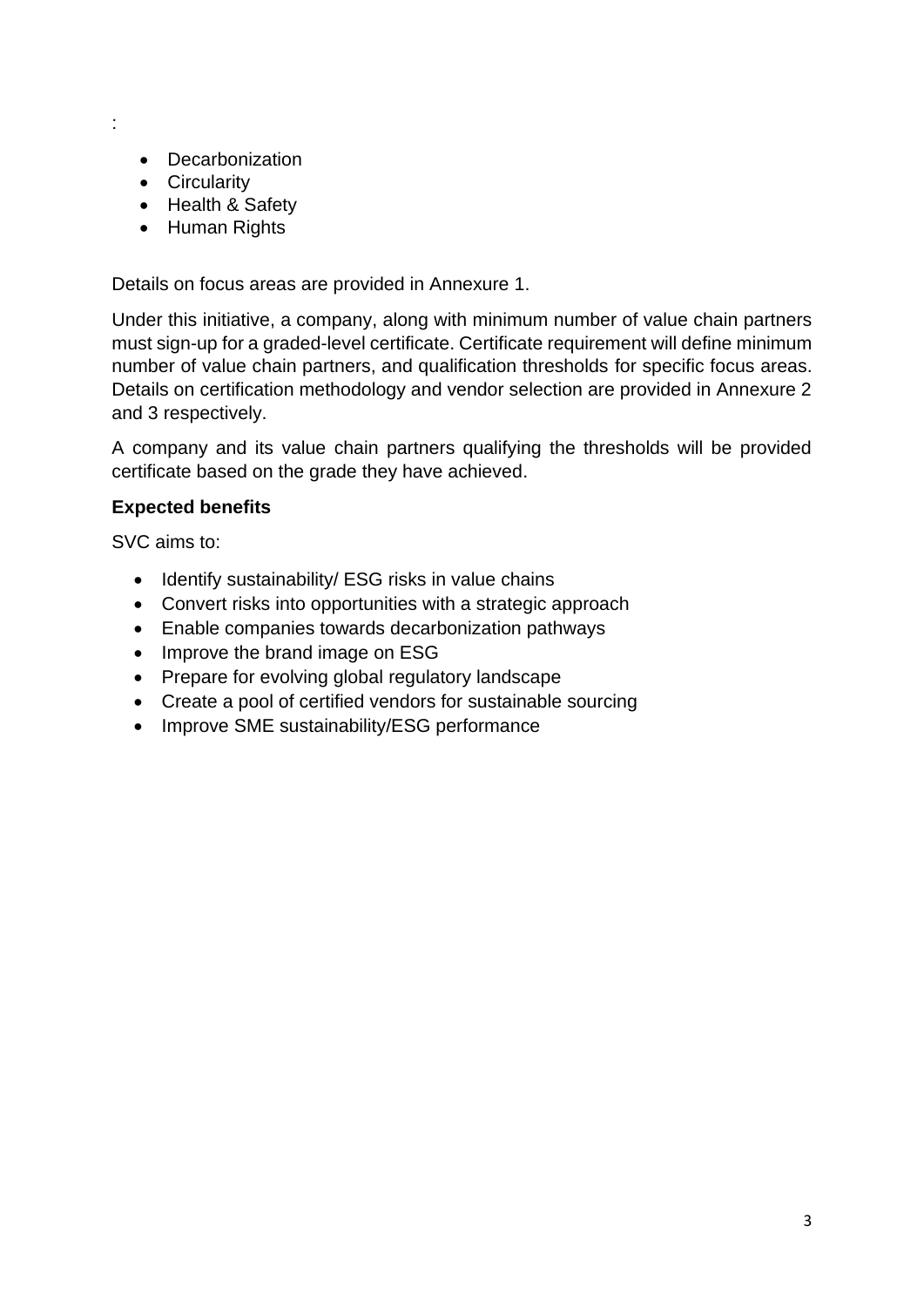### **Annexure 1: Focus Areas**

| <b>Focus Areas</b>         | <b>Key Parameters under Focus Areas</b>       |  |
|----------------------------|-----------------------------------------------|--|
|                            | Deployment of vision, policies and strategies |  |
|                            | Sourcing of raw material                      |  |
|                            | Supply chain tracking and screening criterias |  |
| <b>General</b>             | Addressal of non-compliances and grievance    |  |
|                            | mechanisms                                    |  |
|                            | Assessment of risks and opportunities         |  |
| <b>Decarbonization</b>     | Energy usage and mix                          |  |
|                            | Emissions during extraction and manufacturing |  |
|                            | Water usage                                   |  |
|                            | <b>Transport vehicles</b>                     |  |
|                            | Sustainable R&D & product development         |  |
| <b>Circularity</b>         | Raw material usage                            |  |
|                            | Waste management                              |  |
|                            | Type of packaging used                        |  |
|                            | End of life of vehicle                        |  |
| <b>Health &amp; Safety</b> | H&S during operations                         |  |
|                            | <b>Customer safety</b>                        |  |
| <b>Human Rights</b>        | Coverage of employees                         |  |
|                            | Human rights due diligence                    |  |
|                            | Wages                                         |  |
|                            | Remedy mechanisms                             |  |

# **Annexure 2: Certification Grades & Assessment Methodology**

It is a graded certification where company and value chain partners will be provided with a certificate depending upon their maturity. The grades are identified as:

1. SVC Trailblazer

The company shall score 75 & above and its value chain 70 & above to get grade A+ certificate

2. SVC Ambitious

The company shall score 65 & above and its value chain 60 & above to get grade A certificate

3. SVC Efficient

The company shall score 55 & above and its value chain 50 & above to get grade B certificate

Equal weightage is provided to each focus area in the assessment methodology. Cumulative score of all focus areas becomes the total score, out of 100. Company will be provided with an average score including their own score and score of its value chain partners while its partners will be provided with a standalone score and these scores will be used to identify which grade the company and its partners are falling into.